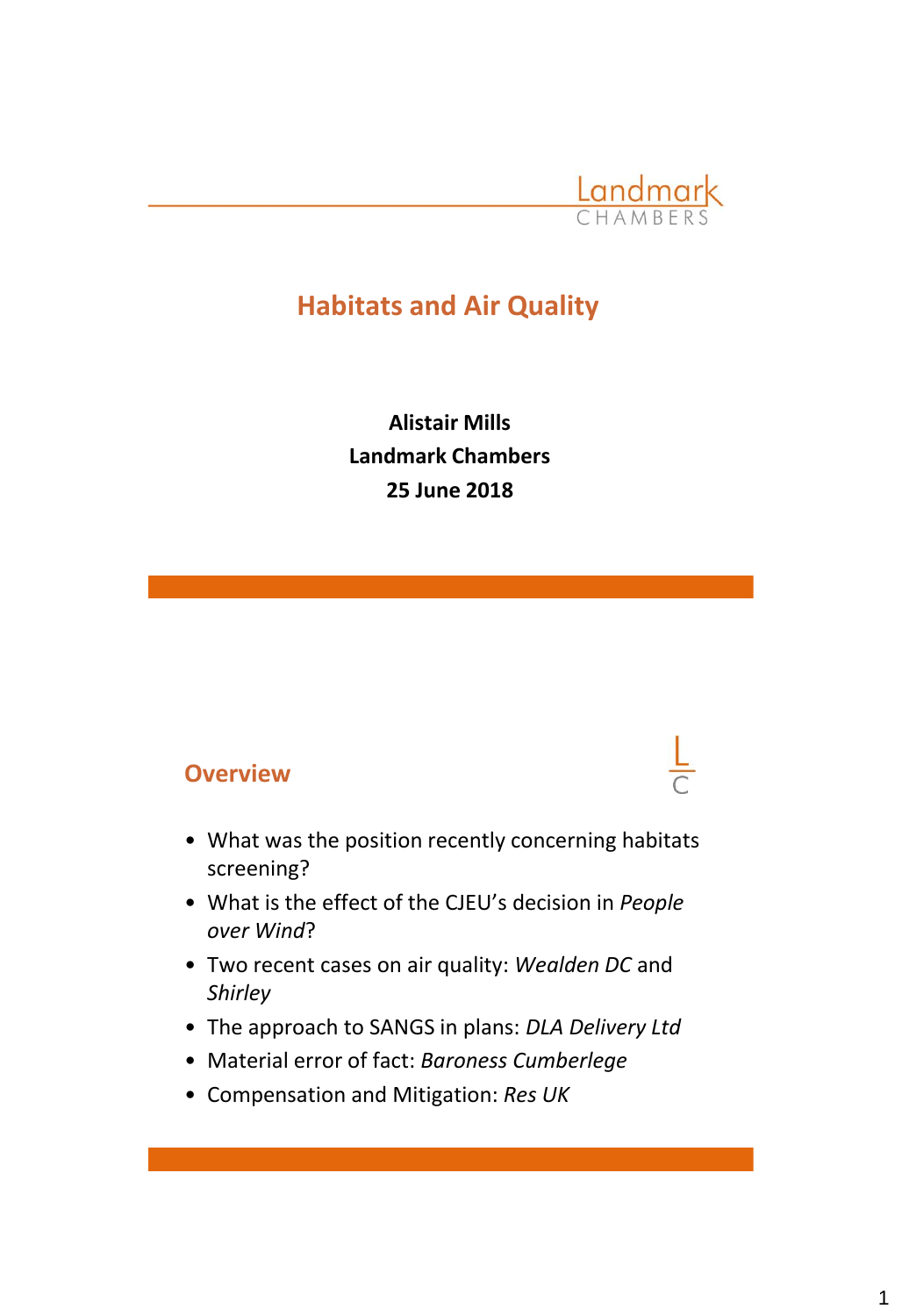# **The Orthodox Position:** *Wealden DC*

- 
- First of two cases involving Wealden DC: [2017] EWCA Civ 39; [2018] Env 5
- SoS and developer appealed against quashing of Inspector's decision granting planning permission
- Residential development near the Ashdown Forest
- Argued that Inspector was too stringent in relation to the precautionary principle
- CA referred to the well-established principle that mitigation can be taken into account at screening stage

# **The Orthodox Position:** *Wealden DC* **(2)**

"The inspector was entitled to conclude that, in considering whether an "appropriate assessment" was required for this particular proposal, it was necessary to take into account the mitigation to which he referred, including heathland management. And he was entitled to find that mitigation essential in reaching his conclusion that an "appropriate assessment" was not required." (para. 20)

• The Judge however found that the Inspector had not lawfully found that the mitigation was secured, and therefore the decision was quashed.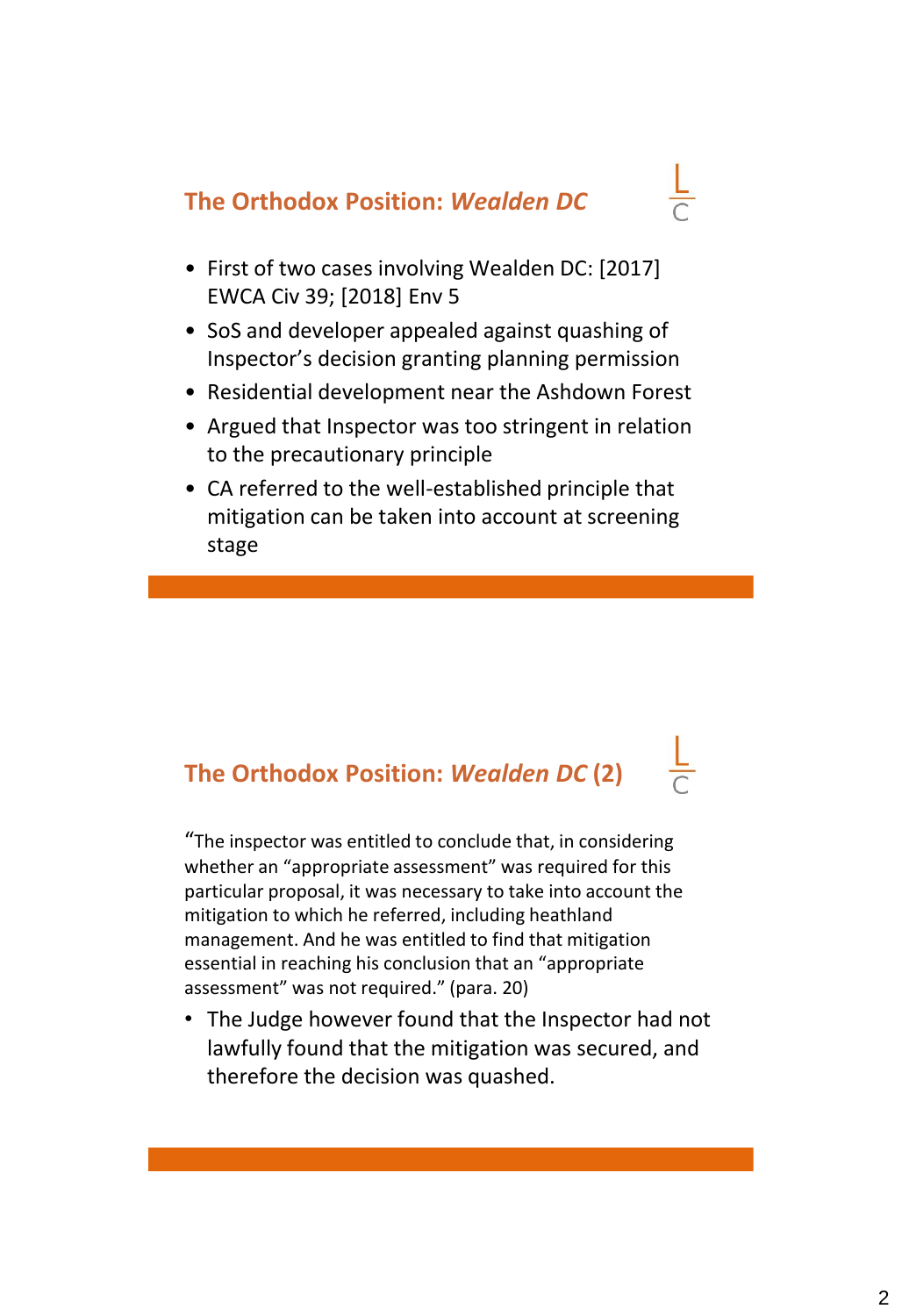### **Orthodoxy Blown Away**

- C-323/17 *People over Wind* CJEU 12 April 2018
- In a short judgment, CJEU overturns the established position:
- "Article 6(3) of [the Habitats Directive] must be interpreted as meaning that, in order to determine whether it is necessary to carry out, subsequently, an appropriate assessment of the implications, for a site concerned, of a plan or project, it is not appropriate, at the screening stage, to take account of the measures intended to avoid or reduce the harmful effects of the plan or project on that site."

### **Orthodoxy Blown Away (2)**

- Irish legislation provided that permission was not required unless appropriate assessment was necessary
- Consultants found that, in the absence of protective measures, there would be negative impact upon pearl mussel population
- Question before CJEU: is it possible at screening stage to take account of the measures intended to avoid or reduce a project's harmful effects on a protected site?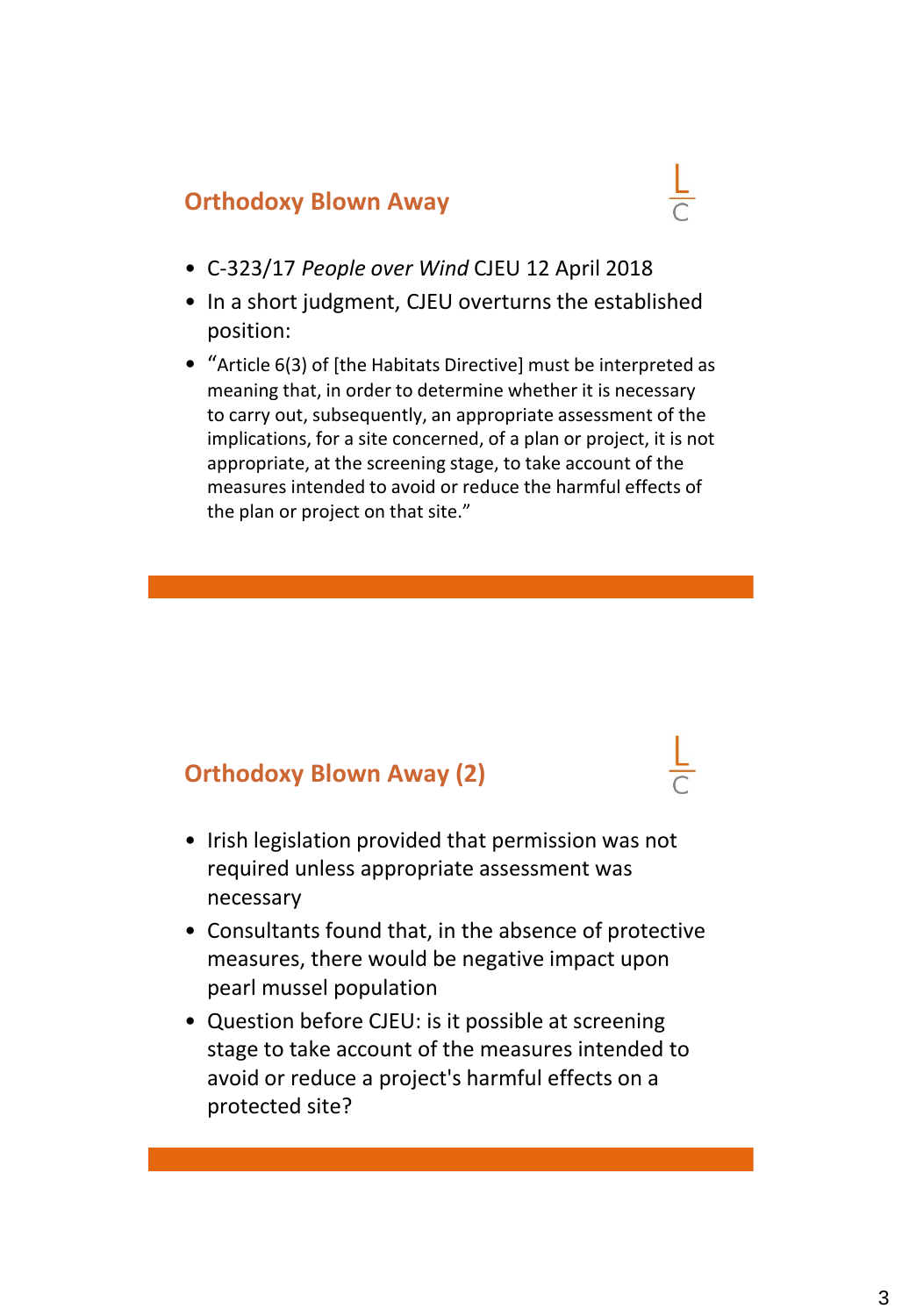### **Orthodoxy Blown Away (3)**

- The CJEU restated the two-stage approach (consider LSE, then AA) from C/387-15 *Orleans*, and referred to the precautionary principle
- Considering mitigation presupposes LSE [35]
- The full analysis is carried out at AA stage [36]
- Taking into account mitigation at screening stage would risk depriving the AA stage of purpose [37], and the AA stage is to be an essential safeguard

#### **Air Quality:** *Wealden DC*

- Another Wealden DC case: [2017] EWHC 351 (Admin); [2017] Env 31, Jay J, a successful challenge to the adoption of the Lewes District Local Plan
- At the heart was recommendation of Natural England that there would not be significant effects if car increases were below a certain limit, either in terms of increase per day, or percentage increase in traffic
- Wealden also claimed that that there was no incombination assessment with its own plan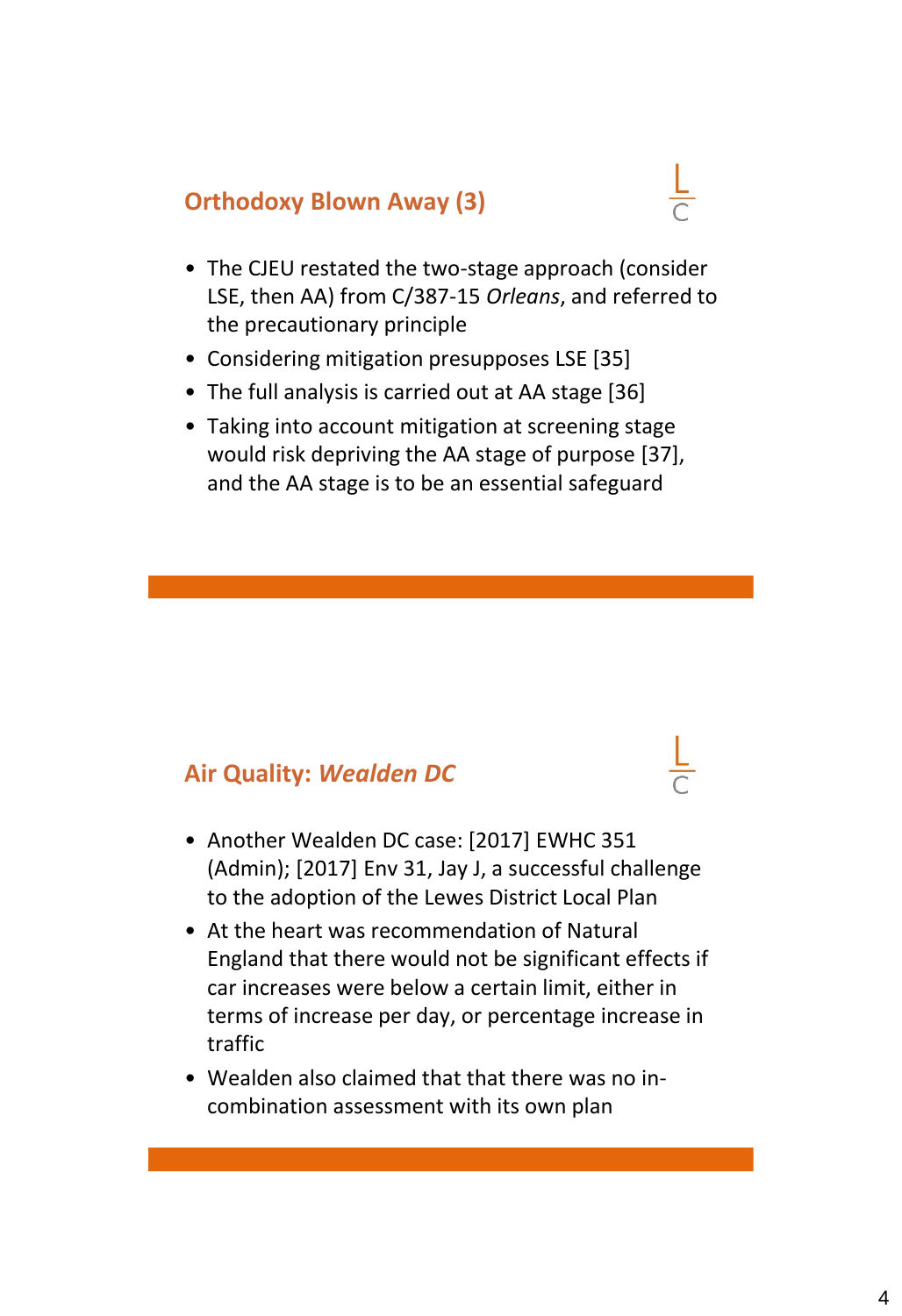# **Air Quality:** *Wealden DC* **(2)**



- SoS argued that NE's guidance was so precautionary as to rule out any in-combination effects
- This was even though NE is an expert body, whose views are entitled to considerable weight [90]
- There is no distinction in Art 6(3) between incombination effects relevant to scoping, and those relevant to AA [86]
- The SoS's argument was rejected. NE's advice was illogical and ignored in-combination effects

### **Air Quality:** *Wealden DC* **(3)**

- Regarding the 1000-car-increase threshold [93]: "In my judgment, there may be no distinction logically to be made between 1,050 additional traffic flows from one district and 1,050…additional traffic flows from two districts. The cars are the same and the nitrogen dioxide is the same"
- An HRA "infected by public law error would undermine the soundness of the development plan documents" [104]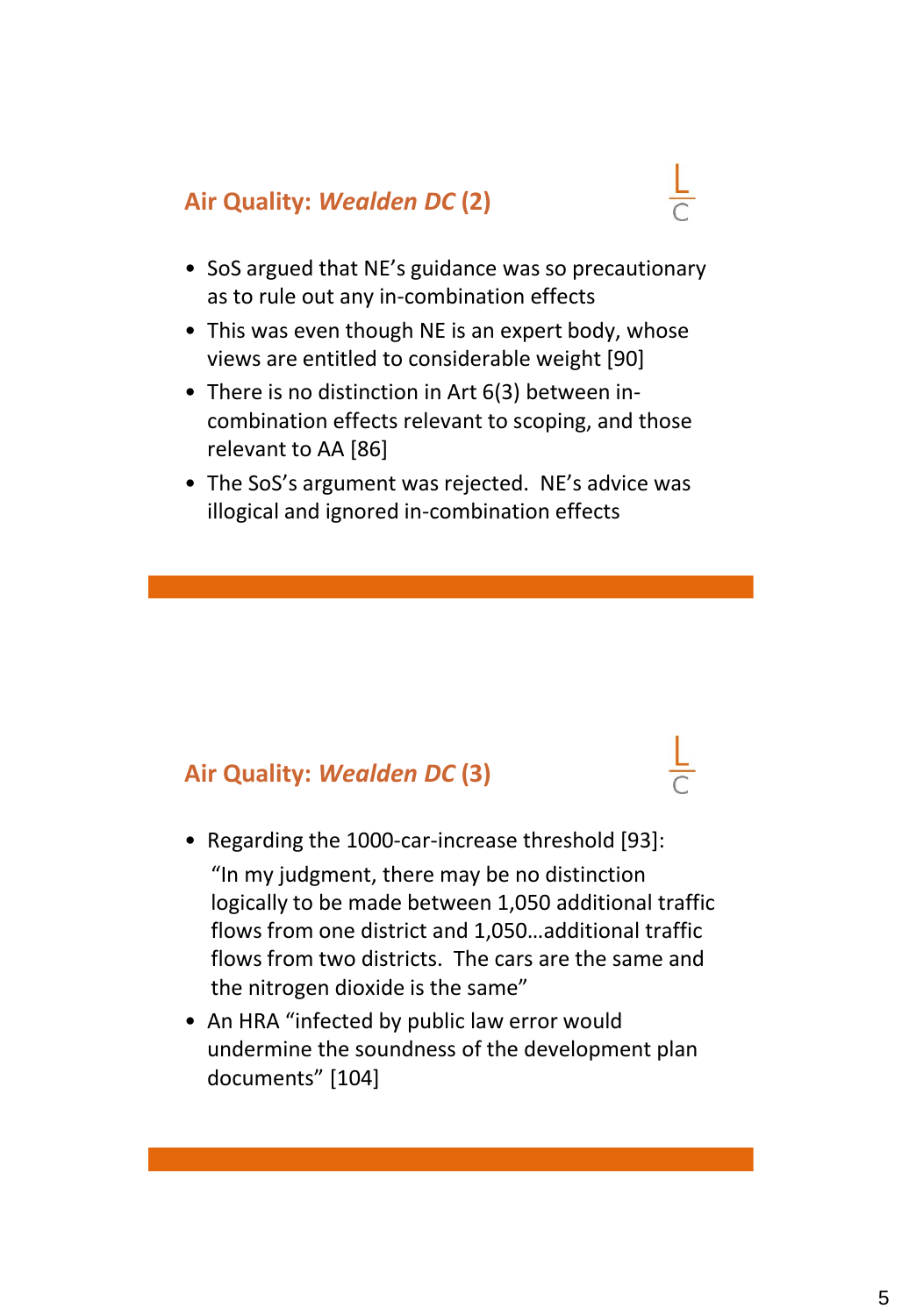# *Shirley v SSCLG* **[2017] EWHC 2306; [2018] JPL 298**



- Argued that the Air Quality Directive required the SoS to take the decision himself, as the SoS is the Competent Authority for the purposes of the AQD
- Dove J held that the SoS's duties were limited to those in art 3(a)-(f) of the AQD, therefore the duties did not extend to the duty to call in the application
- If AQ limit values, the remedy in the Directive is the preparation and implementation of an AQP

#### **SANGS in Plans: DLA Delivery**

- The future approach to SANGS now uncertain after *People over Wind*
- Before that decision, CA considered challenge in *DLA Delivery* [2017] PTSR 949 that NP could not allocate land for housing without evidence that SANGS would actually be provided
- The challenge was dismissed: Examiner should have said why he thought SANGS would be provided, however just at plan-making stage, and failure was not fatal to the NP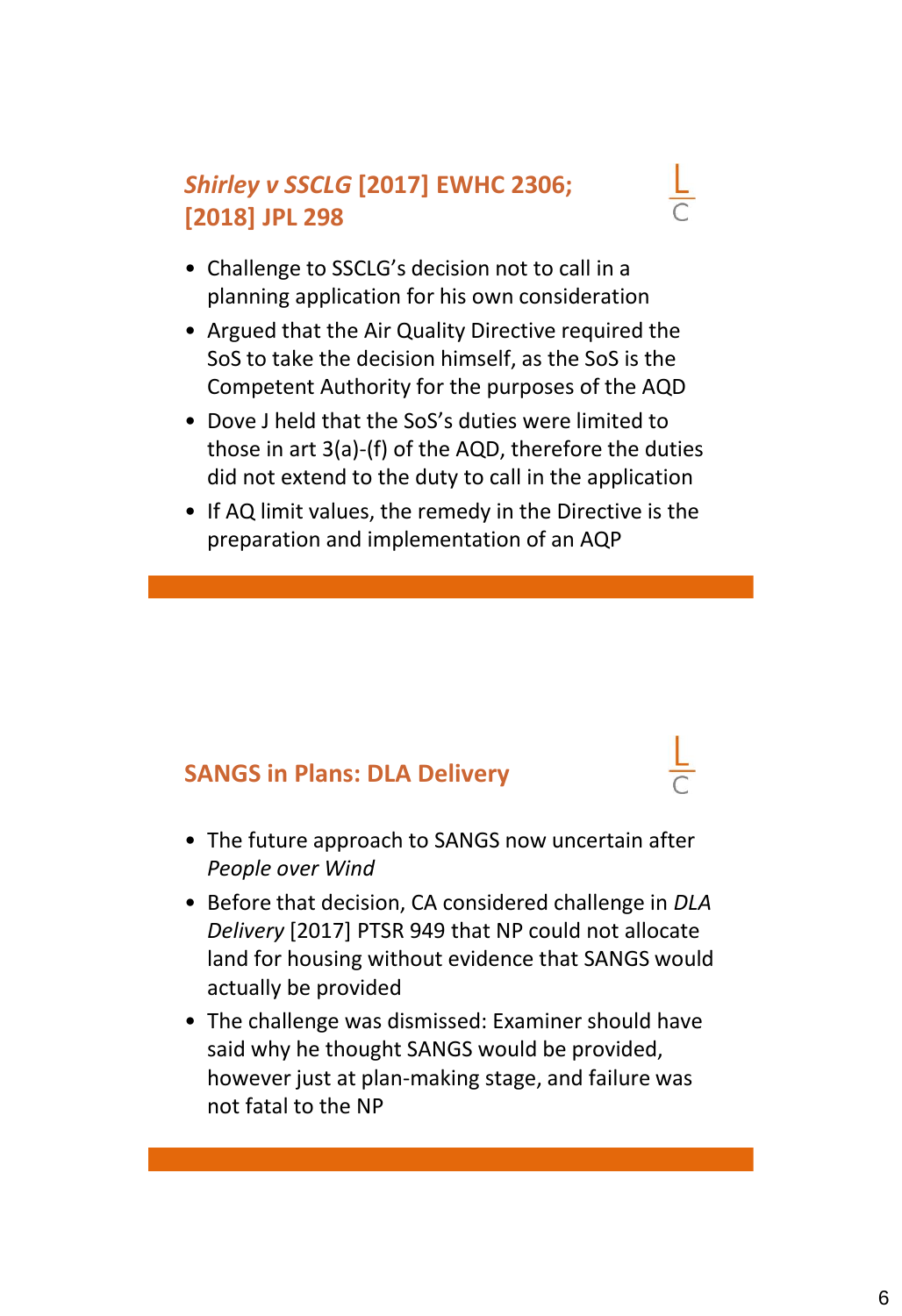## *Baroness Cumberlege v DLA Delivery*



- Claimant's challenge to grant of planning permission was successful at first instance
- Developer appealed [2018] EWCA Civ 1305
- One ground concerned factual error as to whether development site within 7km of European protected site (it was)
- Error was material; conditions did not prevent building on that land; at reserved matters stage layout may be brought forward with buildings within 7km

## **Non-EU Habitats:** *RES UK*

- Decision of Keegan J in *R (RES UK) v Planning Appeals Commission* [2018] NIQB 16
- Decision concerned impact of renewable energy proposal upon habitats without Directive protection
- Concerned Policy NH5 of PPS2, which has a twostage approach ((1)is there an unacceptable adverse impact upon priority habitats? (2) balancing exercise)
- The Commissioner erred in her consideration of compensatory measures – they could be considered within NH5 when considering the balance